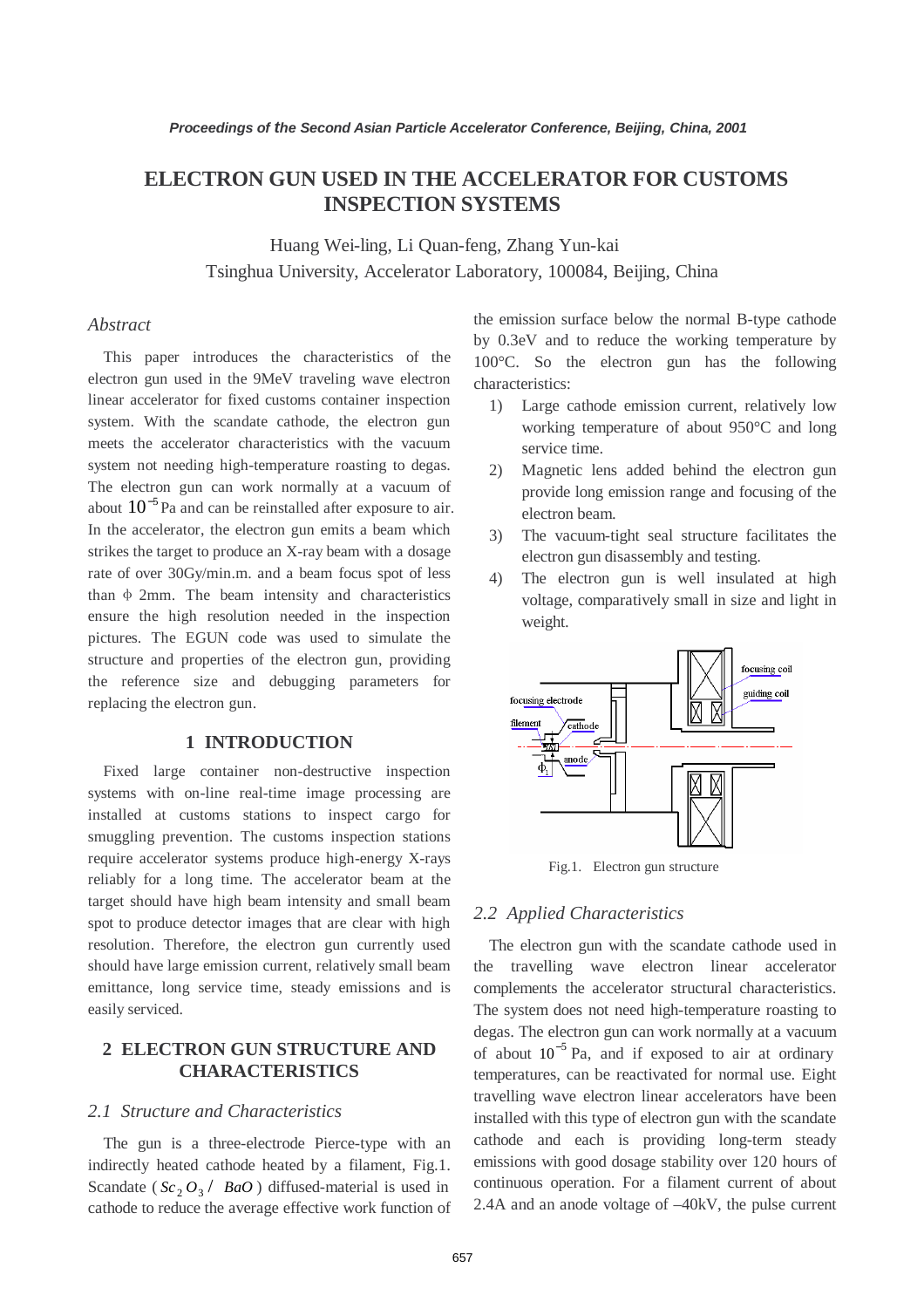emitted by the electron gun to the accelerator entrance is 300mA, which provides the desired X-ray dosage rate when the electron beam strikes the target. Some experimental data is given in Table1.

| Accelerator serial | Current $I_f/A$ | Dosage CGy/min.m |
|--------------------|-----------------|------------------|
| number             |                 |                  |
|                    | 2.41            | 3600             |
| 2                  | 2.40            | 3600             |
| 3                  | 2.42            | 3900             |
| 4                  | 2.42            | 3900             |
| 5                  | 2.41            | 3600             |

**Table 1: Electron gun filament current and X-ray dosage**

# **3 ELECTRON GUN SIMULATION**

At present each electron gun installed on the accelerator is operating steadily. However, the heatedfilament will eventually burn out and the cathode will stop working after a long period of time. When such problems arise, alternate parts must be quickly installed to replace the faulty parts. The replacement parts must be carefully produced to retain the original emission capability after reinstallation. Therefore, the EGUN code was used to simulate the changing of the relative position between the focusing electrode and the cathode, which influences the beam intensity and emittance. The influence of relative position between the cathode and the anode was also studied.

# *3.1 Influence of the relative position between the focusing electrode and the cathode*

The first simulation calculated the electron trajectories in the original structure and size of electron gun for the original operating conditions. As Fig.1 shows, putting the filament inside the cathode creates a gap between the cathode and the focusing electrode, which deforms the equipotential surface close to the cathode edge. Fig.2 shows that this design disturbs the edge electron trajectories, so that, the trajectories of the edge electron will diverge from the ideal lines which converge to the center of the electron beam, which results in the "blurring" of the electron beam edge and increases the anode intercept current.

The distance between the focusing electrode and the cathode in the original electron gun design was reduced from 5.3mm to 3.9mm. The computer simulation showed that the new beam distribution at the electron gun exit obviously reduced the current intercepted by the anode reduced. Fig.4.



Fig.2. Disturbance of the edge electron trajectories, caused by the change of the distance between the cathode and the focusing electrode



Fig.3. Electron trajectories in the electron gun at the focusing electrode ( $\phi$ <sub>1</sub> =16.8mm)



Fig.4. Beam distribution at the electron gun exit at the focusing electrode (Left:  $\phi_1 = 16.8$ mm, Right:  $\phi_1 = 13.8$ mm)



Fig.5. Relative position of focusing electrode and cathode

*3.2 Influence of the change of the gap between the cathode and the anode on the beam emission* 

In the Pierce Gun, the current density  $(J)$ , the anode voltage  $(U_a)$  and the distance  $(d)$  between the cathode and the anode are related as:

$$
J = A \frac{U_a^{3/2}}{d^2} \tag{1}
$$